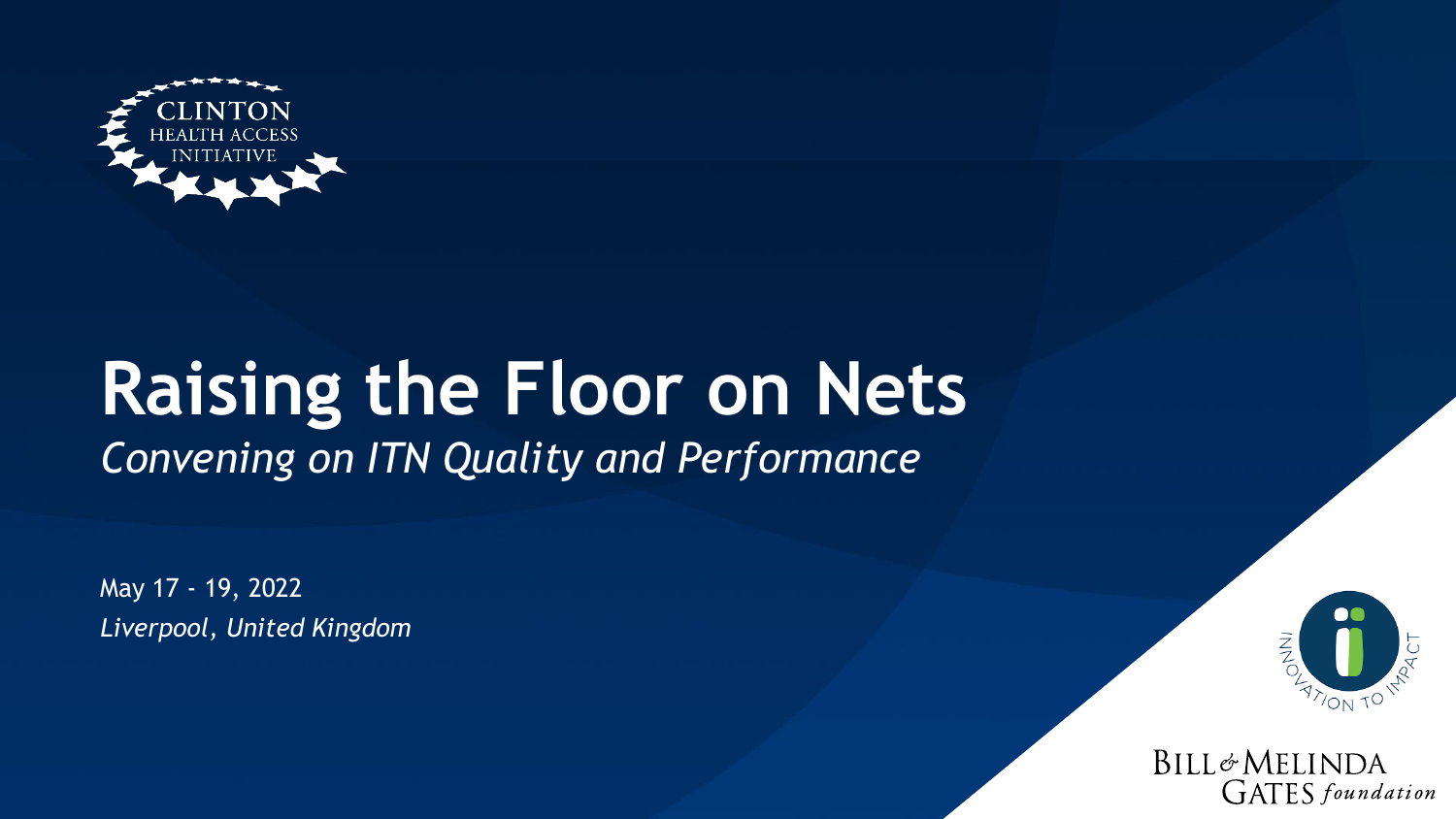## **Overview of the second convening**

- The convening was a three-day, in-person workshop hosted by I2I and CHAI in Liverpool, UK.
- It was the second such meeting, following the first convening (December 2021). The primary aim of the meeting was to outline a framework approach to ITN quality and performance, discuss major challenges around net quality and performance and opportunities to resolve these challenges, and to chart a way forward.
- The objectives of the second meeting were:
	- 1. Provide an update on the activities prioritized following the first convening in December 2021.
	- 2. To present an overview of factors that influence and drive net quality and performance, with a focus on post-shipment issues.
	- 3. To discuss potential solutions and pathways to fundamentally improve ITN quality and performance while addressing program country concerns.
	- 4. To build consensus and buy-in for these solutions among key stakeholders.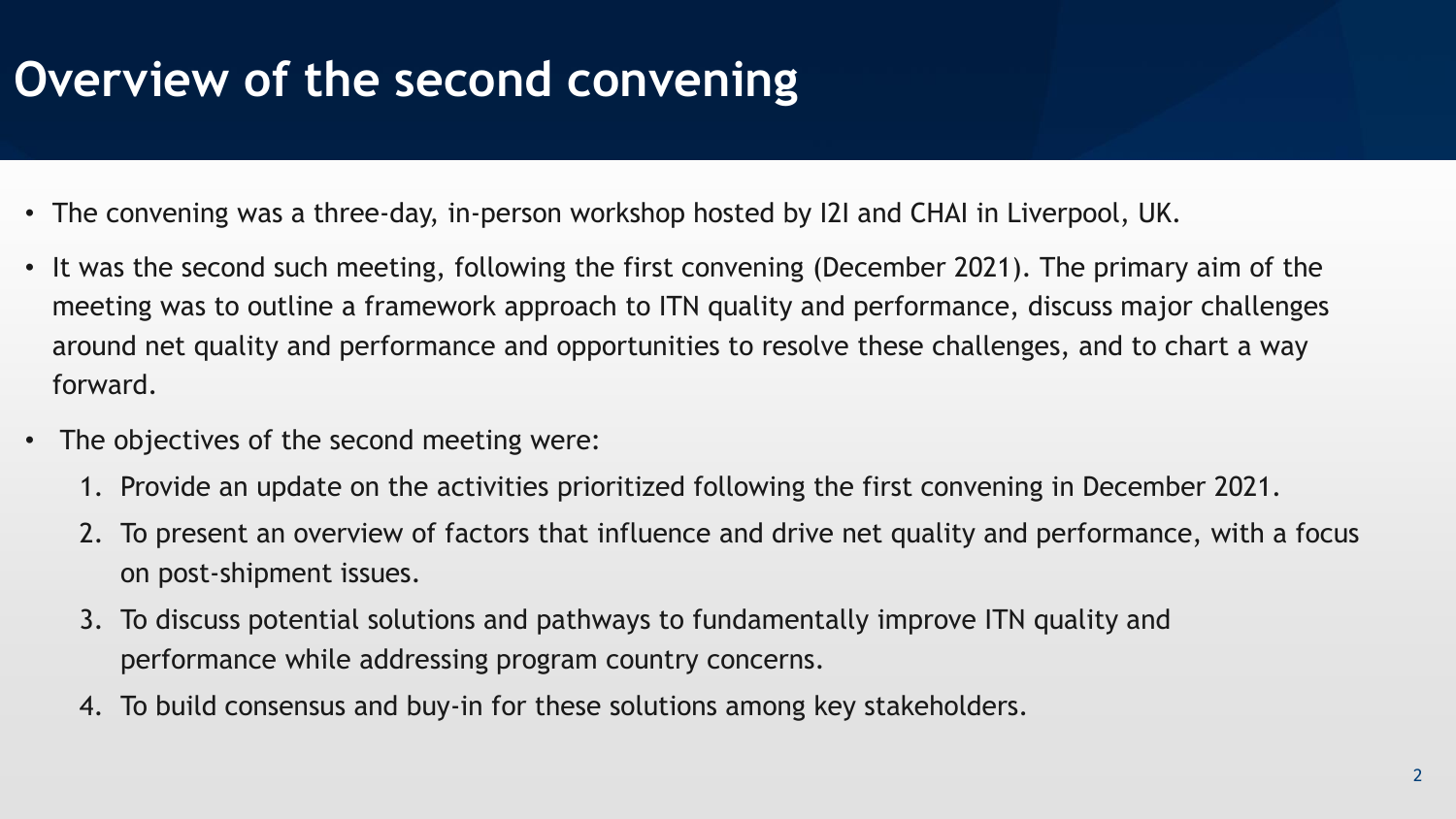### **Second convening focused on country management aspects**

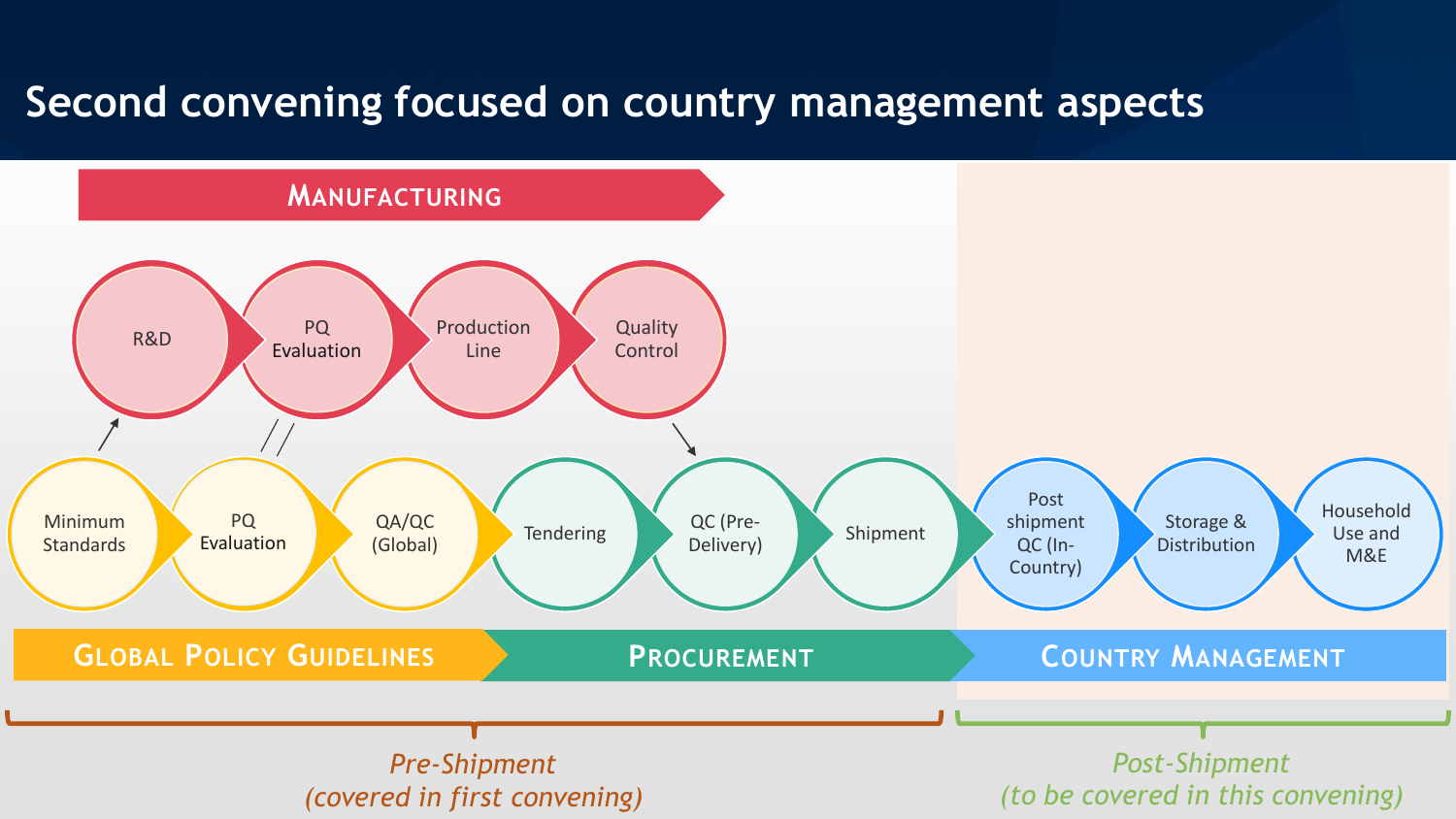## **Outline for the three days of the convening**

### CONVENING DAILY OBJECTIVES :

### **Day 1**

- **Update** on progress since the first convening & consensus on next steps
- **Understand** issues experienced during the delivery, distribution and post-distribution phases of ITN life
- Engage in collaborative discussion to **agree on issues, discuss tangible solutions**  and **develop a vision of success** for post shipment ITN quality & performance

**Day 2**

#### **Day 3**

- **Learn** about the latest thinking on measuring surface availability and bioavailability of AIs on ITNs
- **Gain consensus key activities** and agree timelines for implementation

### **And Beyond**

- **Establish working groups** to lead the way forward on key priorities identified
- Continue to **foster collaboration** for timely delivery of activities in the theory of change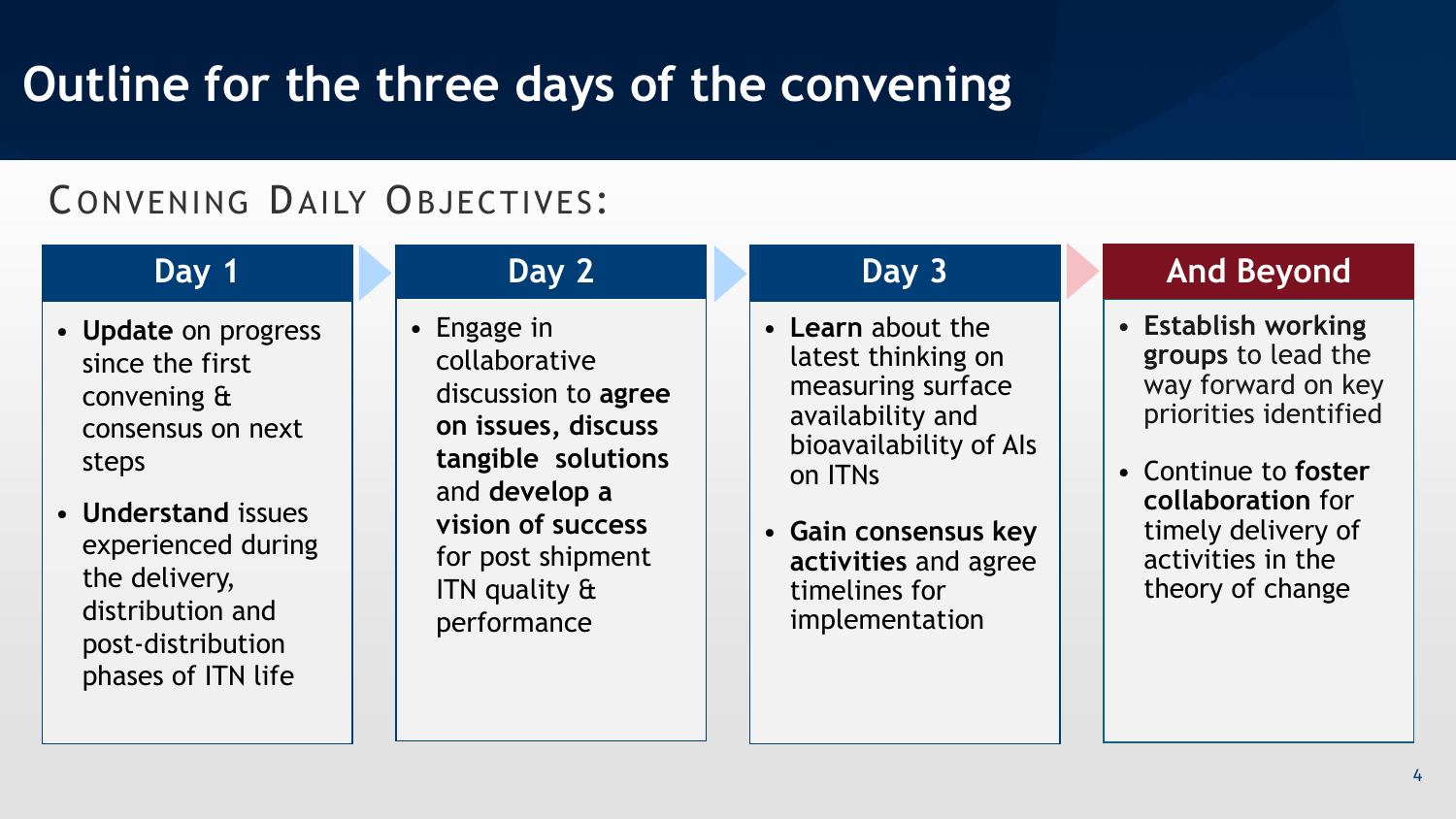### **Participants included representatives from across normative bodies, industry, procurement, supporting non-profits, and country malaria programs**

#### Global Policy

• WHO PQT

#### Industry & PDPs

- **BASF**
- **Bayer**
- IVCC
- Mitsui Chemicals
- **Moon Netting**
- Sumitomo
- Vestergaard
- **Mainpol**
- **VKA Polymers**
- Yorkool
- **Facilitators**
- I2I
- CHAI

#### **Researchers**

- CREC
- CSRS
- IRSS
- KCMUCO
- LSHTM
- LSTM
- PNG- IMR
- STPH
- Procurers & Donors
- Assurance Group (LQAG)
- BMGF
- IDA
- GFATM
- PMI, GHSC-PSM, CDC
- Real Relief
- UNICEF

#### Governments & Regional Networks

- PAMCA
- Burkina Faso NMCP
- Cambodia NMCP
- Ghana NMCP
- Malawi NMCP
- Madagascar NMCP
- Nigeria NMCP
- Pakistan NMCP
- Uganda NMCP
- SADC
- NGOs & Country Partners
- AMP
- International Public Health Advisors
- Tropical Health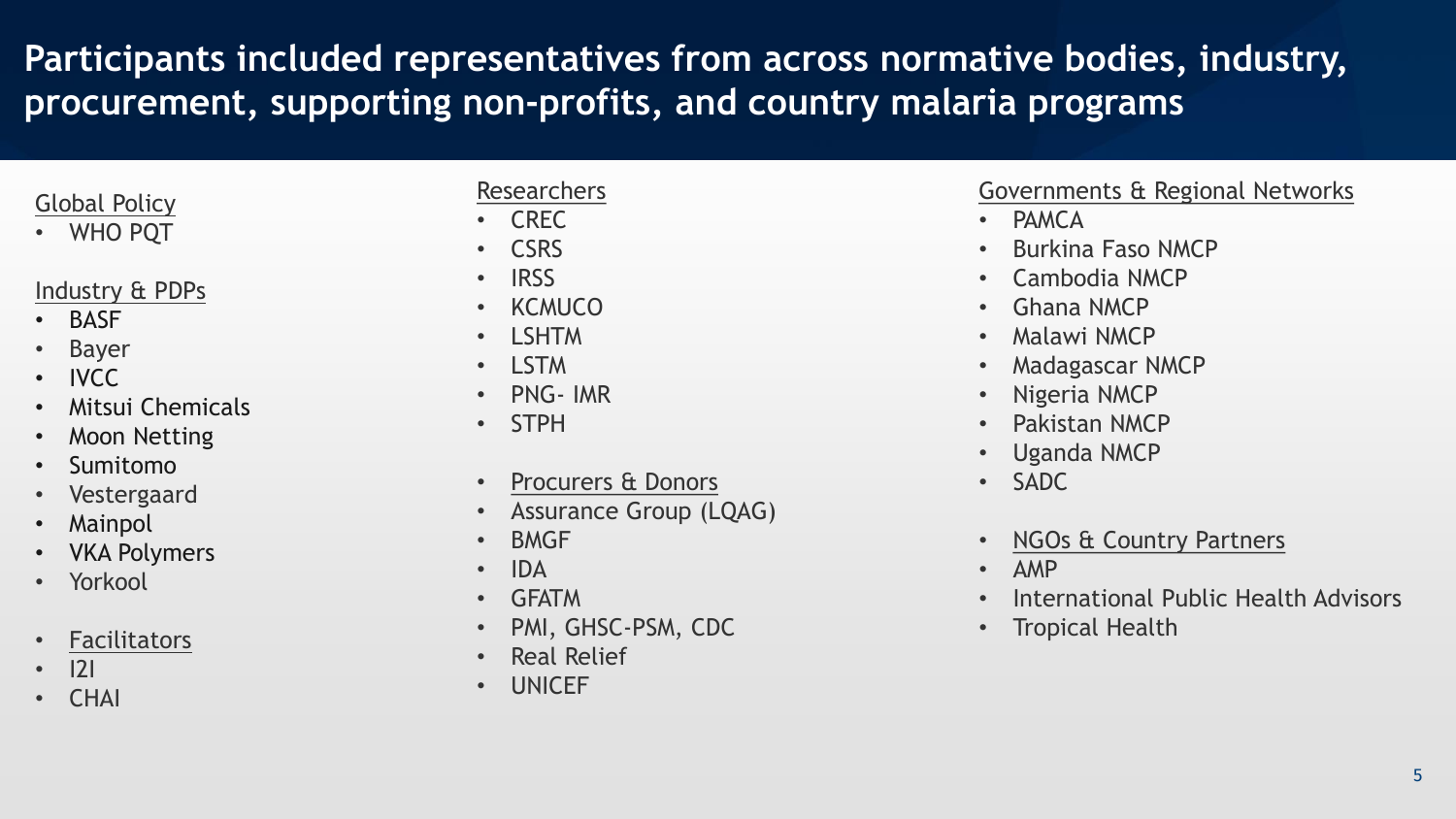# **Guiding questions throughout the meeting**

### **Defining the Issue**

- What is(are) the issues?
- Do we understand the cause(s)?
- What decisions are affected?

**Understanding the Issue**

- What data do we have to inform on these issues?
- What information do we need?
- How do we go about getting this information, sharing it, and making decisions on it?

### **Resolving the Issue**

- What would a 'vision of success' look like?
- What needs to be in place for these solutions to be implemented?
- Who should be responsible and who can play a role?
- What are realistic timelines for solutions?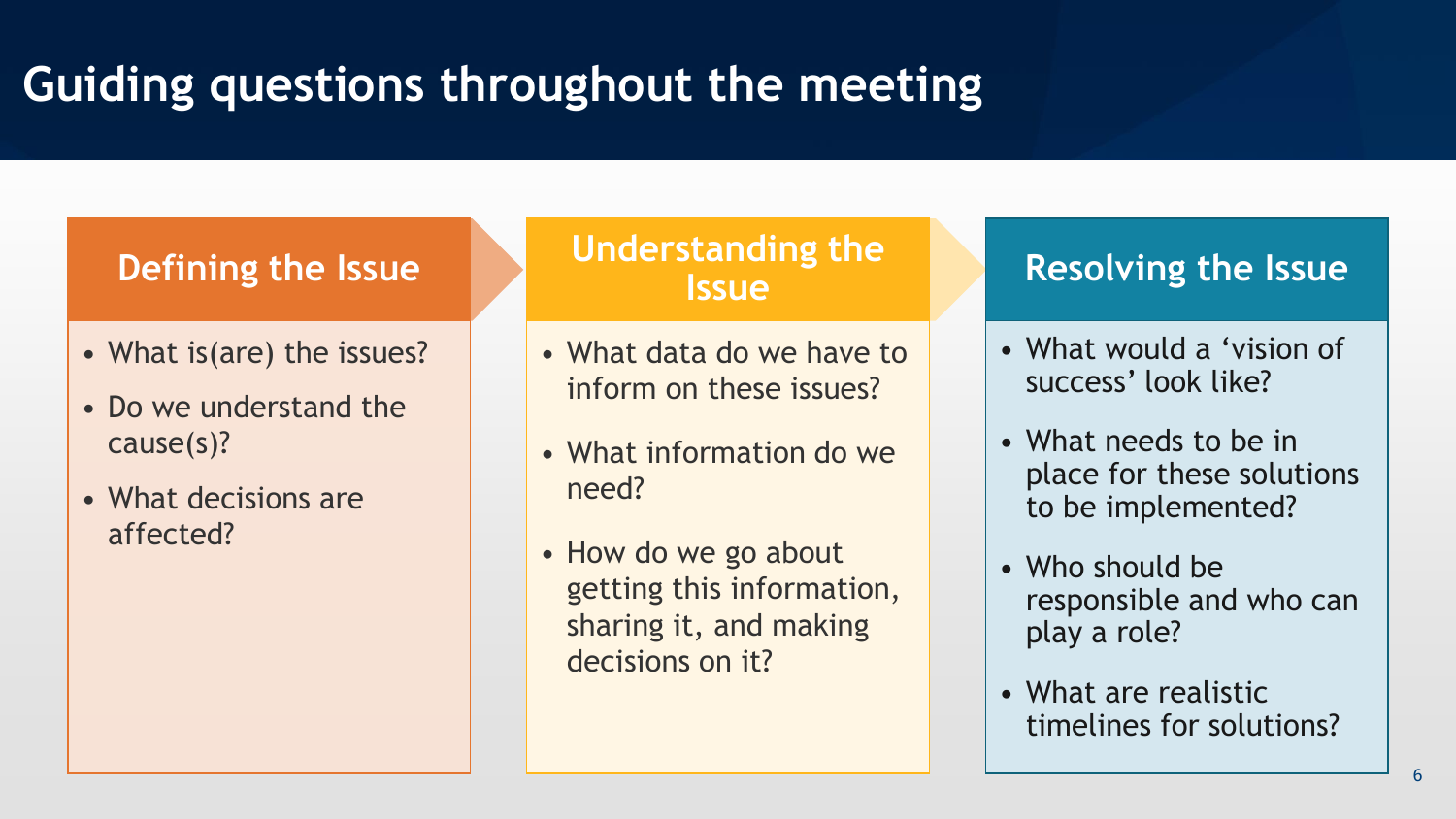## **Save more lives: Better access to high quality, efficacious VC**

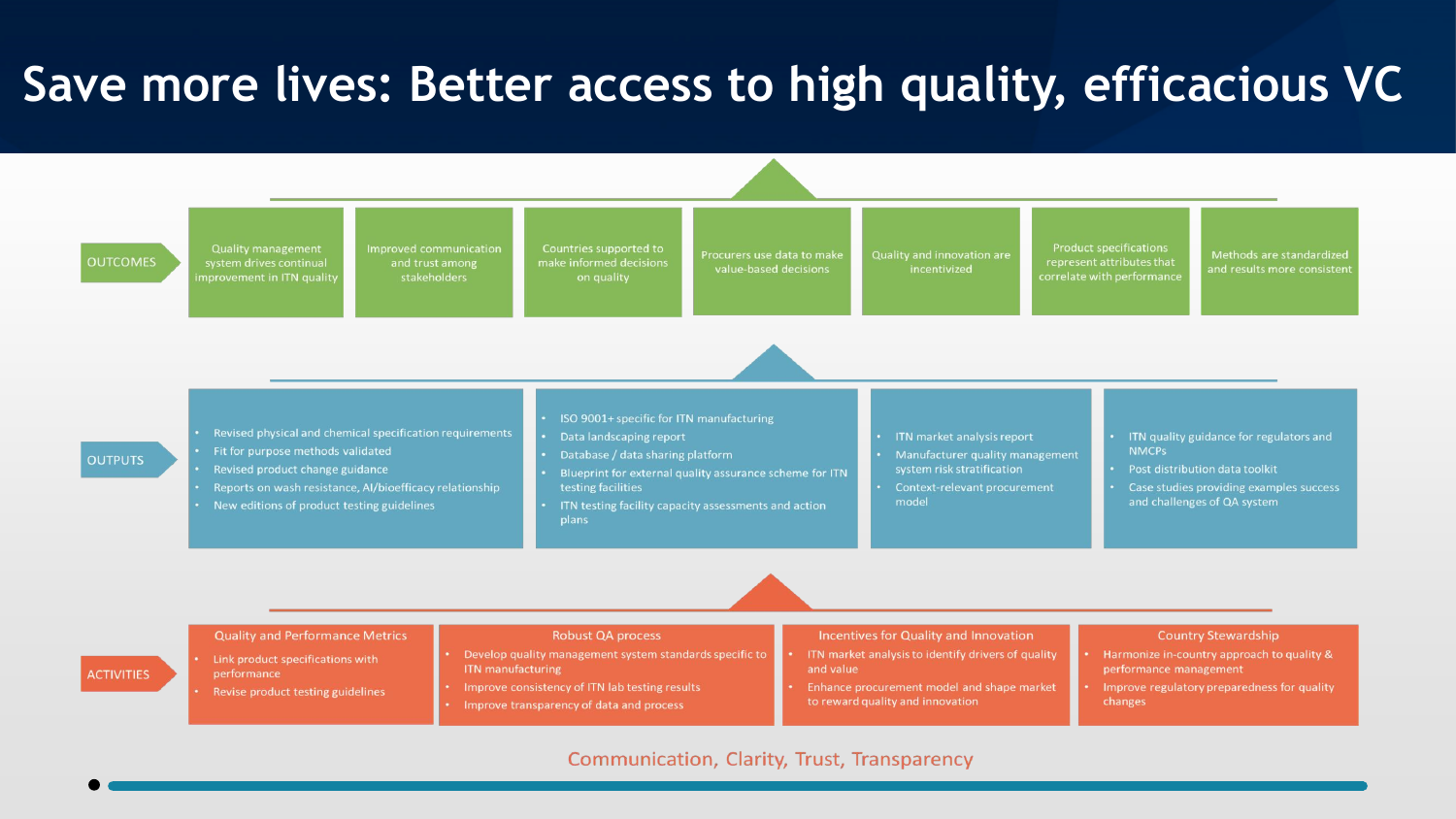# **Key focus areas for post-shipment ITN quality issues**

#### Post-manufacturing quality assurance

- 1. Definition of terms for post-market surveillance, what this includes, what data is available and what is needed
- *2. Building trust in pre-shipment inspection:* Standardization of tests, Stipulation of best practices for third party inspectors, Data sharing for pre-shipment assessments, Advocacy brief on QMS and auditing the implementation of ISO-9001
- 3. Data on user preferences and ITN usage to inform product updates, including to fix identified problems, and to support innovation

#### User-centered Design

- 1. Increase focus on and better understand causes of ITN attrition and retention
- 2. Clarify value of increased lifetimes [work ongoing] and translate that to flexible processes that can be informed by data [donors, procurers, countries]
- 3. Review design factors, labelling and packaging to support appropriate handling for users

#### Cross-cutting issues

- *1. Broader glossary of terms* covering pre and post shipment quality processes
- *2. Performance standards:* what can reasonably be expected from performance standards and how can user data be incorporated?
- 3. Guidelines for in-country storage and transportation of nets, including for inspections of storage facilities and response for non-conformity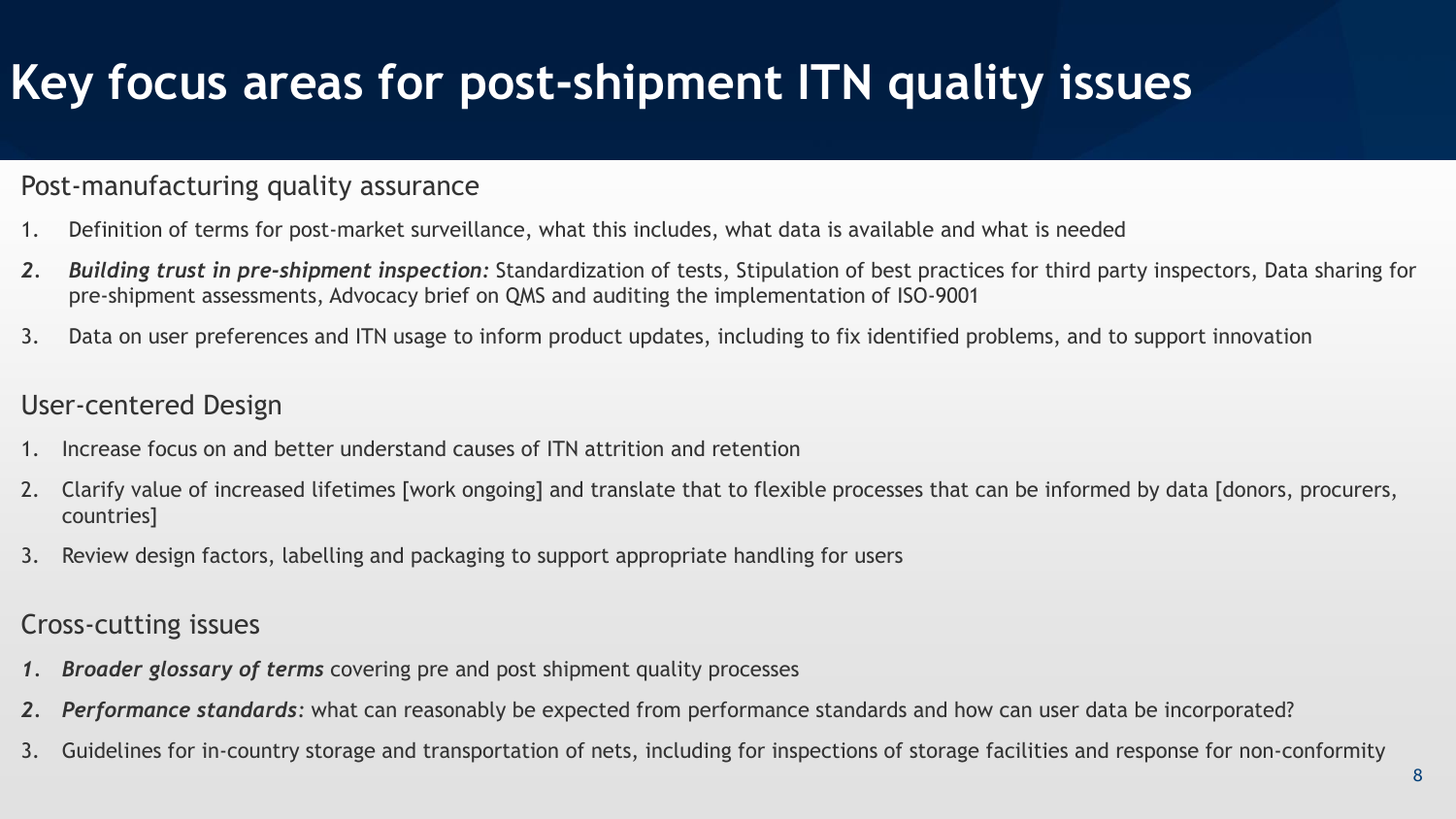# **Ongoing work following both convenings**

- Raising the floor of nets (CHAI/ I2I)
	- o Update the theory of change based on feedback from country malaria programs and other partner organizations
	- o Develop a roadmap to clarify key activities, timelines, roles and responsibilities, outputs, and indicators of success
	- o Develop a communication and engagement strategy including a glossary of terms
		- **■** Work with key partners to identify the list of priority terms to be included in the glossary
		- **EXECOLLATE:** Collate key resources and industry standards at a centrally available point
- Continue to push forward with activities already under way and identified as priorities
	- o Establish a working group to identify strategies to strengthen QMS standards (I2I, LQAG)
	- o Harmonize quality testing guidelines for pre-shipment sampling and testing (LQAG)
	- o Investigate links between product specifications and eventual performance; particularly physical characteristics (PQ/NIRI/I2I)
	- o Review product testing and evaluation methods for potential updating (I2I)
	- o Develop a case for Return on Investment for improved performance of ITNs and identify potential procurement incentives (I2I)
- Priority activities identified following the second convening
	- o Develop vision for Post Market Monitoring of ITNs (I2I/CHAI/LQAG/PQ/manufacturers)
		- o Investigate possibilities for climatic monitoring of ITNs during transport
		- o What can reasonably be expected from performance standards and how can user data be incorporated?
		- o Identify new ways to capture ITN usage in households and re-look at durability monitoring
	- o Outline activities to build trust in the pre-shipment testing processes
		- **EXECONSOLIGATE SHOW CONSOLIGE SET ASSESS**
		- **•** Develop a roles and responsibilities document of the QA process
		- Identify opportunities to share appropriate QA data throughout the ITN lifecycle